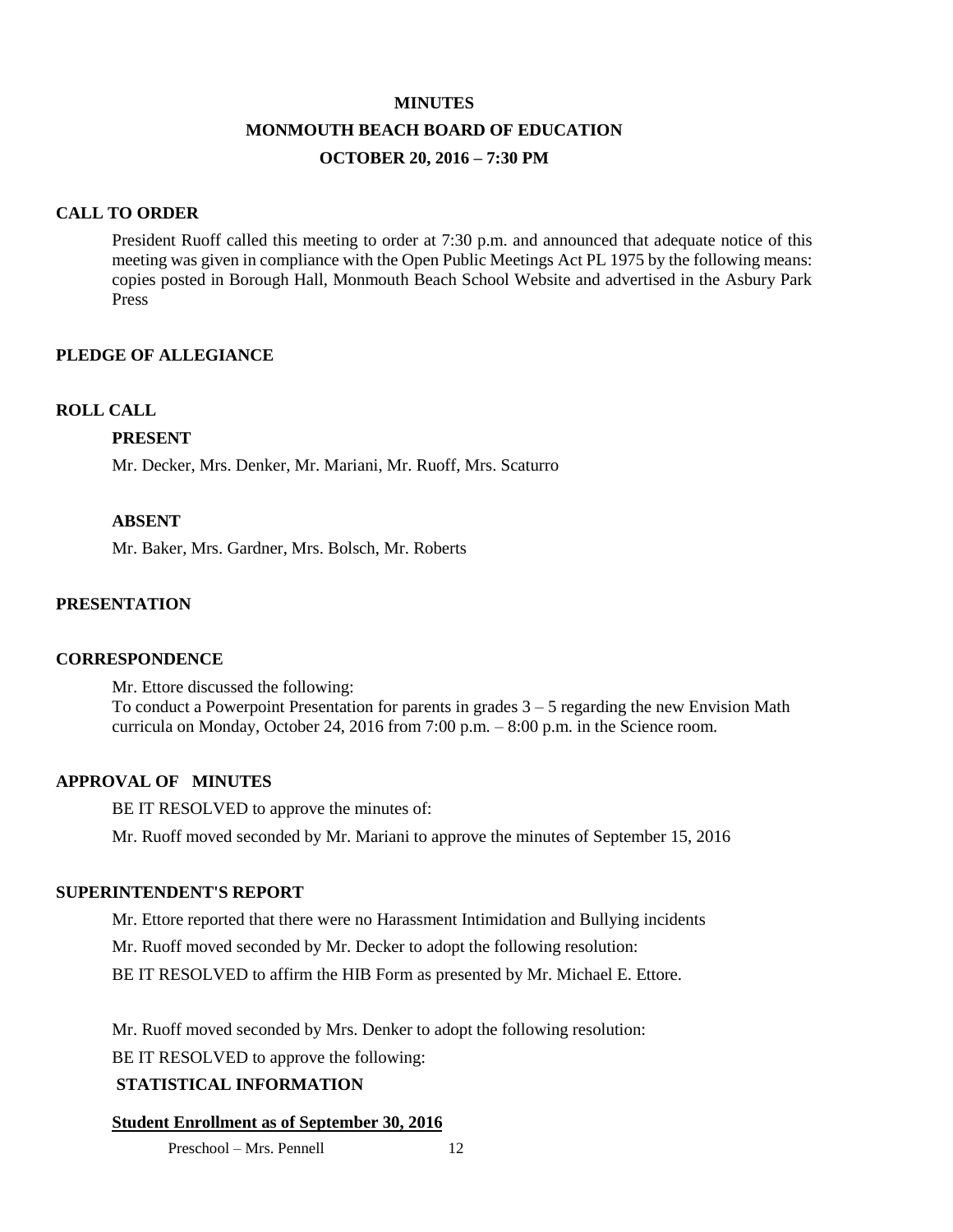| Kindergarten - 1 Mrs. Marino           |       | 18        |
|----------------------------------------|-------|-----------|
| Grade 1 - 1 Mrs. Gallo                 |       | 10        |
| Grade 1 - 2 Mrs. Sheridan              |       | 09        |
| Grade 2 - 1 Mrs. Pietz                 |       | 08        |
| Grade 2 - 2 Ms. Poznak                 |       | 08        |
| Grade 3 - 1 Ms. Albert                 |       | 12        |
| Grade 3 - 2 Ms. O'Neill                |       | 15        |
| Grade 4 - 1 Mrs. Brown                 |       | 14        |
| Grade 4 - 2 Mrs. Santry                |       | 14        |
| Grade 5 - 1 Mrs. Vaccarelli            |       | 14        |
| Grade 5 - 2 Mr. Vastano                |       | 14        |
| Grade 6 - 1 Mrs. Mahoney               |       | 14        |
| Grade 6 - 2 Mrs. Silakowski            |       | 14        |
| Grade 7 - 1 Mrs. Sullivan              |       | 18        |
| Grade 7 - 2 Mr. Vincelli               |       | 18        |
| Grade 8 - 1 Mrs. Maxcy                 |       | 15        |
| Grade 8 - 2 Mrs. McMahon               |       | <u>15</u> |
|                                        | Total | 242       |
| Special Education (Out of District): 3 |       |           |

One student in the following placements:

Oceanport Schools (1)

Harbor School (1)

Long Branch School (1)

#### Student Attendance

| 99% | February |
|-----|----------|
|     | March    |
|     | April    |
|     | May      |
|     | June     |
|     |          |

# **Staff Attendance**

| September | 96.5% | February |
|-----------|-------|----------|
| October   |       | March    |
| November  |       | April    |
| December  |       | May      |
| January   |       | June     |

# Fire Drills

October 7, 2016 @ 11:05 a.m.

# **Security Drill**

Mr. Ruoff moved seconded by Mrs. Denker to adopt the following resolution: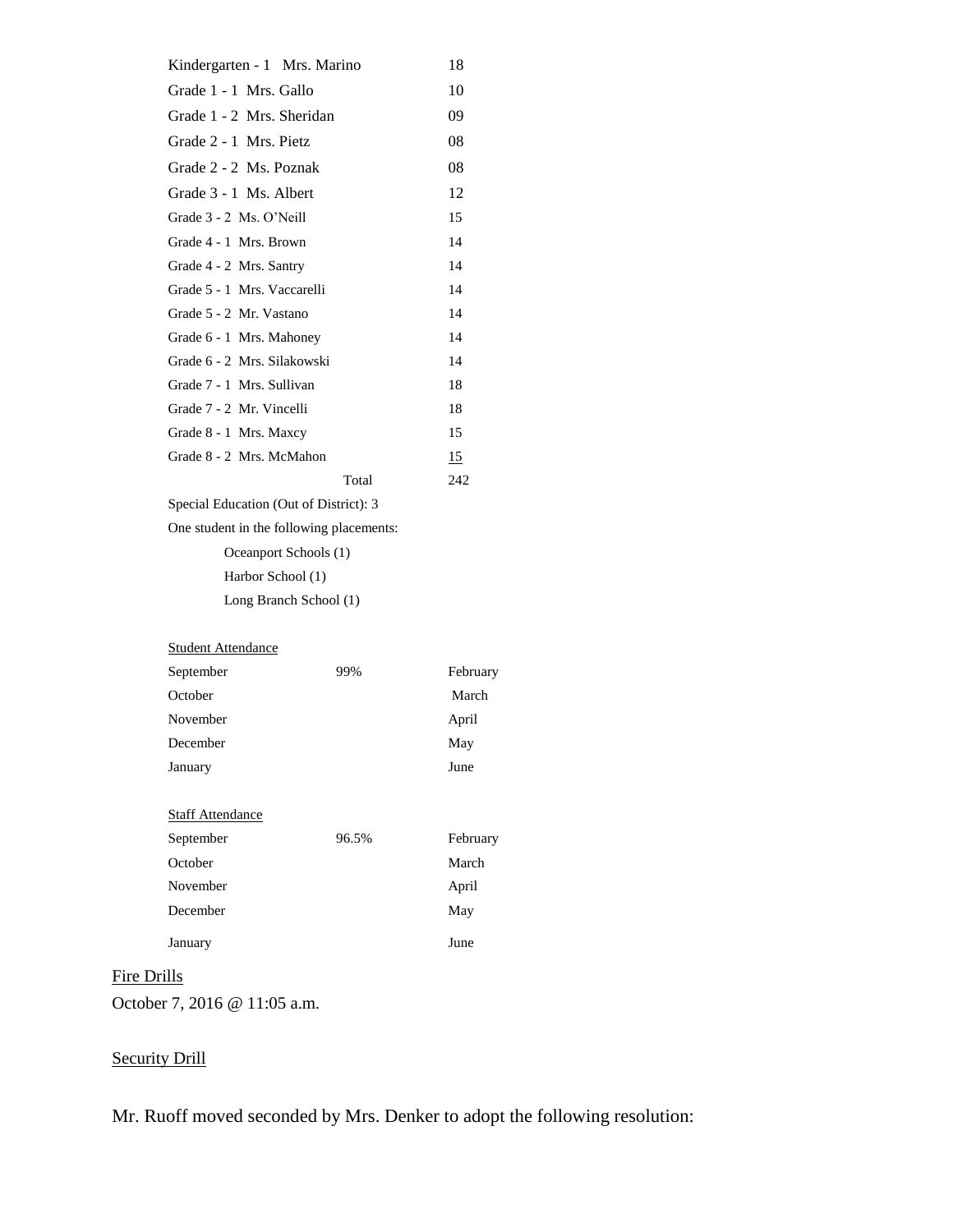BE IT RESOLVED to approve the submission of the District's QSAC Statement of Assurance to the Executive County Superintendent.

- Mr. Ruoff moved seconded by Mrs. Scaturro to adopt the following resolution:
- BE IT RESOLVED to approve the School Bus Emergency Evacuation Drill Report based on the drill conducted at MBS on October 5, 2016 at 9 a.m. All students were involved and exited the bus through the rear emergency door on the blacktop side of the building. Mr. DeSantis and Mr. Kammerer supervised this drill.

Mr. Ruoff moved seconded by Mrs. Scaturro to adopt the following resolution:

BE IT RESOLVED to approve Monmouth Beach School Nursing Services Plan for the 2016-2017 school year.

### **PUBLIC DISCUSSION**

In compliance with Open Public Meetings Act PL 1975, Chapter 10:4-12 subsection b, - A public body may exclude the public only from that portion of a meeting at which the public body discusses any matter involving the employment, appointment, termination of employment, terms and conditions of employment evaluation of the performance of promotion or discipline of any specific prospective public officer or employees or current public offer or employee employed or appointed by the public body, unless all the individual employees or appointees whose rights could be adversely affected request in writing that such matter or matters be discussed at a public meeting. As per Board Bylaws, 0167, public participation in Board Meetings, such remarks are to be limited to five minutes duration. The Board of Education, though affording the opportunity for members of the public to comment will not engage and/or make remarks concerning matters of student confidentiality and/or matters of personnel wherein employees of the District have not been given notice of the Board's intent to discuss their terms and conditions of employment. Members of the public are reminded that though they are afforded the opportunity to address the Board, they are not given license to violate the laws of slander. Comments made by members of the public that are not in keeping with the orderly conduct of a public meeting will be asked to yield the floor and if they fail to do so may be subject to charges under New Jersey statues associated with disruption of a public meeting.

There were six people present. Mrs. Denker, Board Member, attended the Senior Citizen meeting and suggested that the District invite the Seniors to teach them how to use a computer

Mrs. Quatrocchi thanked Mrs. Mahoney and Mr. Kammerer on the outstanding job they do coaching Cross Country.

It was asked when the Open House Brochure would be ready to distribute to the public for offering our school to students outside of Monmouth Beach

### **PTO UPDATE**

Mrs. Quatrocchi updated everyone on the upcoming PTO events.

### **FINANCE**

Dianne Bolsch, Chair David Baker, Steve Mariani, Leo Decker

> Mr. Mariani moved seconded by Mrs. Scaturro to adopt the following resolution: BE IT RESOLVED to approve bill list for October in the amount of \$200,344.61 and payroll report for August and September YES: Mr. Decker, Mrs. Denker, Mr. Mariani, Mr. Ruoff, Mrs. Scaturro

Mr. Mariani moved seconded by Mr. Decker to adopt the following resolution: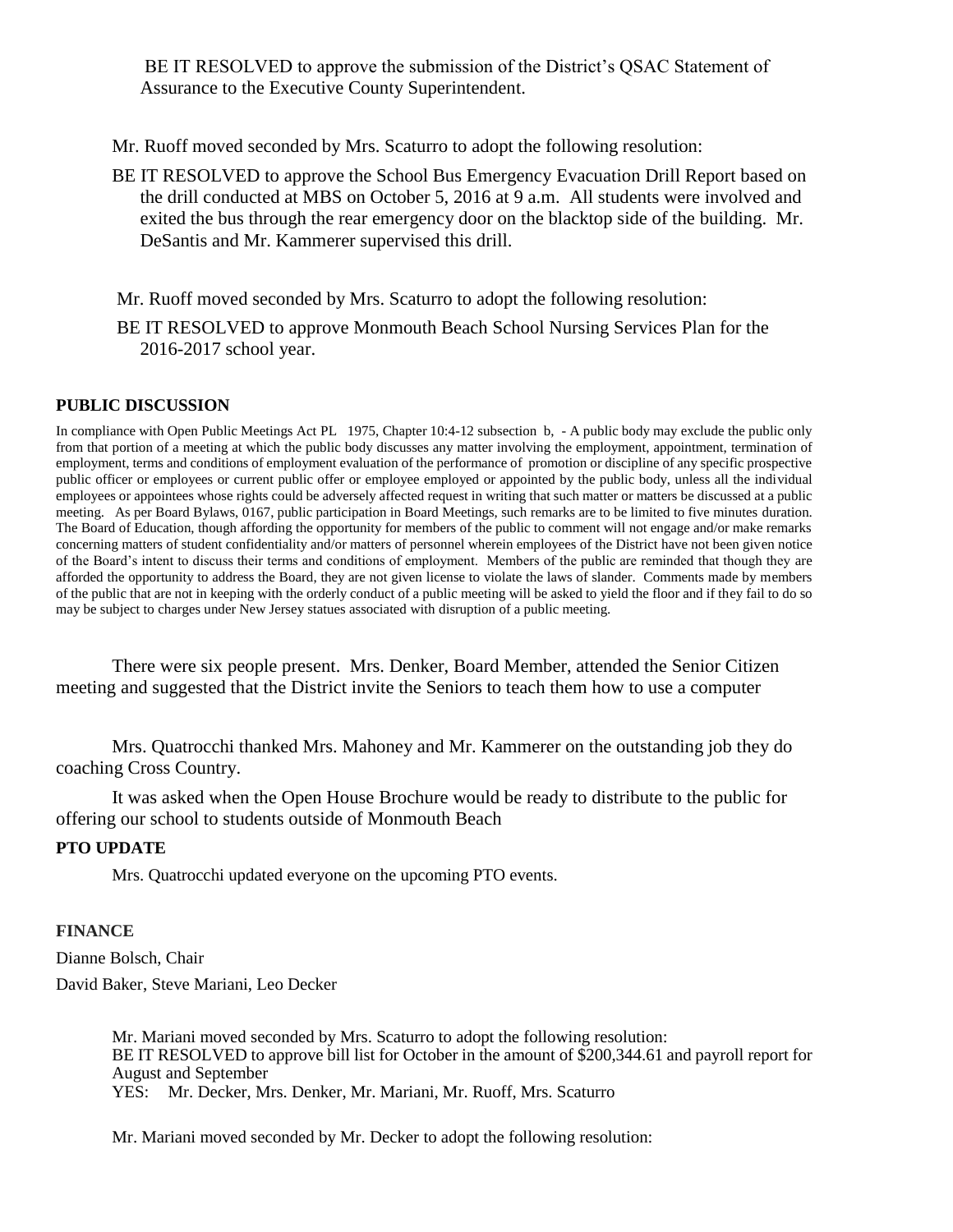BE IT FURTHER RESOLVED to approve Board Secretary Report for the August 31 and September 30, 2016 as submitted and attached to and made part of the minutes and

 BE IT FURTHER RESOLVED, that pursuant to NJAC 6A:23A-16.10(c)4 that after a review of the secretary's monthly financial report and upon consultation with the appropriate district officials, to the best of our knowledge, no major account or fund has been overexpended and that sufficient funds are available to meet the District's financial obligations for the remainder of the fiscal year.

YES: Mr. Decker, Mrs. Denker, Mr. Mariani, Mr. Ruoff, Mrs. Scaturro

Mr. Mariani moved seconded by Mr. Decker to adopt the following resolution:

BE IT RESOLVED to approve voiding the following checks that are over one year old

31 \$135.46 JUNE \$695.14 20663 \$ 67.74 20806 \$1,780.73 10844 \$485.01

YES: Mr. Decker, Mrs. Denker, Mr. Mariani, Mr. Ruoff, Mrs. Scaturro

Mr. Mariani moved seconded by Mr. Decker to adopt the following resolution:

BE IT RESOLVED to approve First Student and Hartnett Transportation for class trips for the 2016-2017 school year.

Mr. Mariani moved seconded by Mrs. Denker to adopt the following resolution:

BE IT RESOLVED to reimburse Shore Regional High School the sum of \$4,000 to cover administrative transportation costs that were incurred from October through May during the 2012-13 school year.

YES: Mr. Decker, Mrs. Denker, Mr. Mariani, Mr. Ruoff, Mrs. Scaturro

Mr. Mariani moved seconded by Mrs. Denker to adopt the following resolution:

BE IT RESOLVED to acknowledge the Community Disaster Loan (CDL) applied for through FEMA is now closed and no funds were disbursed from the Loan

### **PERSONNEL**

Sandi Gardner Chair,

Kathy Denker, David Roberts, Kelly Scaturro

Mrs. Scaturro moved seconded by Mr. Decker to adopt the following resolution: BE IT RESOLVED to change the title of Joshua DeSantis from Assistant Principal of Special Services to Assistant Principal.

Mrs. Scaturro moved seconded by Mr. Mariani to adopt the following resolution: BE IT RESOLVED to approve the following teacher/admin workshops:

- Susan Gillick and Denise Sullivan to attend NJ Physicians Advising Group conference, Sex Education/Relationships on October 19, 2016.
- Lori Gallo and Kara Sheridan to attend the Blogging & Genius Hour Workshop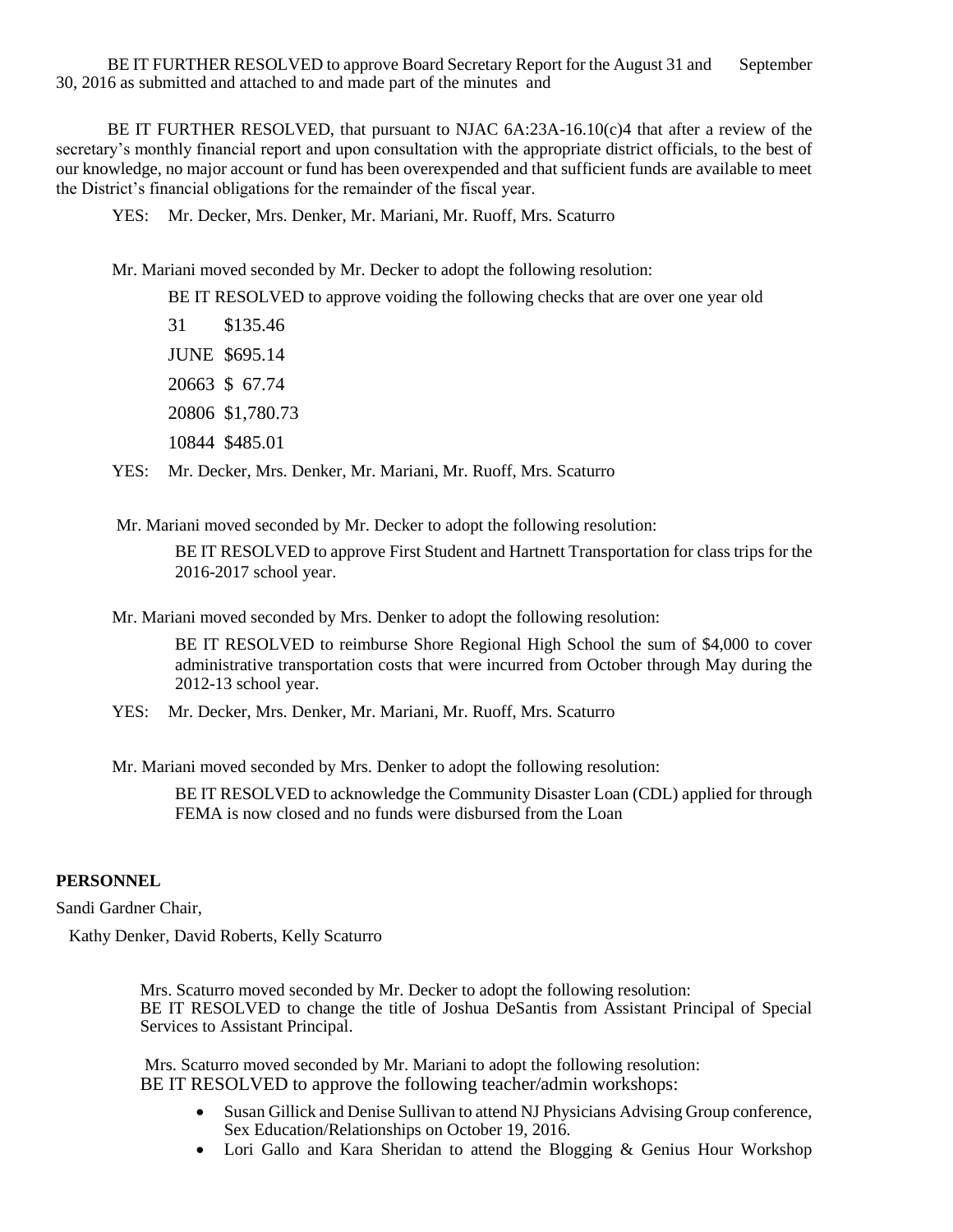through our membership in the Brookdale Education Network on November 3, 2016 9:00 a.m. to 3:00 p.m.

- Lori Gallo and Kara Sheridan to attend Turn your Classroom into a Cooperative & Kinesthetic Learning Environment through our membership in the Brookdale Education Network on January 17, 2017 from 9:00 a.m. to 3:00 p.m.
- Michael Ettore, Kathy Denker and Kelly Scaturro to attend New Jersey School Boards Workshop at a cost of \$275 each and overnight stay (1 room, two nights) at a cost of \$228.36.
- Peter Vincelli to attend NJ Council for History Education on December 12, 2016 at a cost of \$80.00.

YES: Mr. Decker, Mrs. Denker, Mr. Mariani, Mr. Ruoff, Mrs. Scaturro

Mrs. Scaturro moved seconded by Mr. Mariani to adopt the following resolution:

BE IT RESOLVED to retroactively approve Patrick Del Vecchio, a student at Monmouth University, to complete a 40 hour field placement with Mr. Jason Vastano, for 20 hours of 5th grade Math and 20 hours of 5<sup>th</sup> grade Social Studies.

Mrs. Scaturro moved seconded by Mrs. Denker to adopt the following resolution: BE IT RESOLVED to approve Kim Kallok, a student at Monmouth University, to complete a 10 hour field placement with Mrs Meghan Vaccarelli for 5<sup>th</sup> grade literacy.

Mrs. Scaturro moved seconded by Mrs. Denker to adopt the following resolution:

BE IT RESOLVED to approve Michael Mahoney as the boys' basketball coach for 2016-2017 school year.

Mrs. Scaturro moved seconded by Mrs. Denker to adopt the following resolution:

BE IT RESOLVED to approve Richard Vivian as the boys' volunteer basketball coach for the 2016-2017 school year.

The following resolution will be added to next month's Agenda BE IT RESOLVED to approve Lauren Decker as a substitute nurse for the 2016-2017 school year.

# **CURRICULUM AND INSTRUCTION**

### Chair Kathleen Denker

Leo Decker, Sandi Gardner, David Roberts

Mrs. Denker moved seconded by Mrs. Scaturro to adopt the following resolution: BE IT RESOLVED to approve the following class trips:

- Kindergarten trip to Green Meadow Farms, Hazlet, NJ on Monday, October 24, 2016 from 8:45 a.m.  $- 2:00$  p.m.
- $\bullet$  $2<sup>nd</sup>$  grade trip to Camden Aquarium on Monday, April 3, 2017 from 8:00 a.m.  $-3:30$ p.m.
- $\bullet$  $3<sup>rd</sup>$  grade trip to Liberty Science Center on Thursday, June 1, 2017 from 8:15 a.m. – 3:15 p.m.
- $\bullet$  4<sup>th</sup> grade trip to Old Barracks Museum and the State House on Tuesday, May 30, 2017 from 8:30 a.m. – 2:30 p.m.
- Retoractively approve the  $6<sup>th</sup>$  Grade G & T Consortium, Grade 6 Space Convocation on October 17, 2016 at Middletown Arts Center and October 21, 2016 at Buehler Challenger Center at a cost of \$600.00.
- $\bullet$  $7<sup>th</sup>$  grade trip to Medieval Times on March 10, 2017 from 9:30 a.m. – 2:45 p.m.
- $\bullet$  1<sup>st</sup> grade trip to Jenkinson's Aquarium on February 28, 2017 from 9:15 a.m.  $-1:30$ p.m.
- PreK trip to Jenkinson's Aquarium on April 26, 2017 from 9:15 a.m.  $-1:15$  p.m.

Mrs. Denker moved seconded by Mrs. Scaturro to adopt the following resolution: BE IT RESOLVED to approve the following curricula:

• Visual & Performing Arts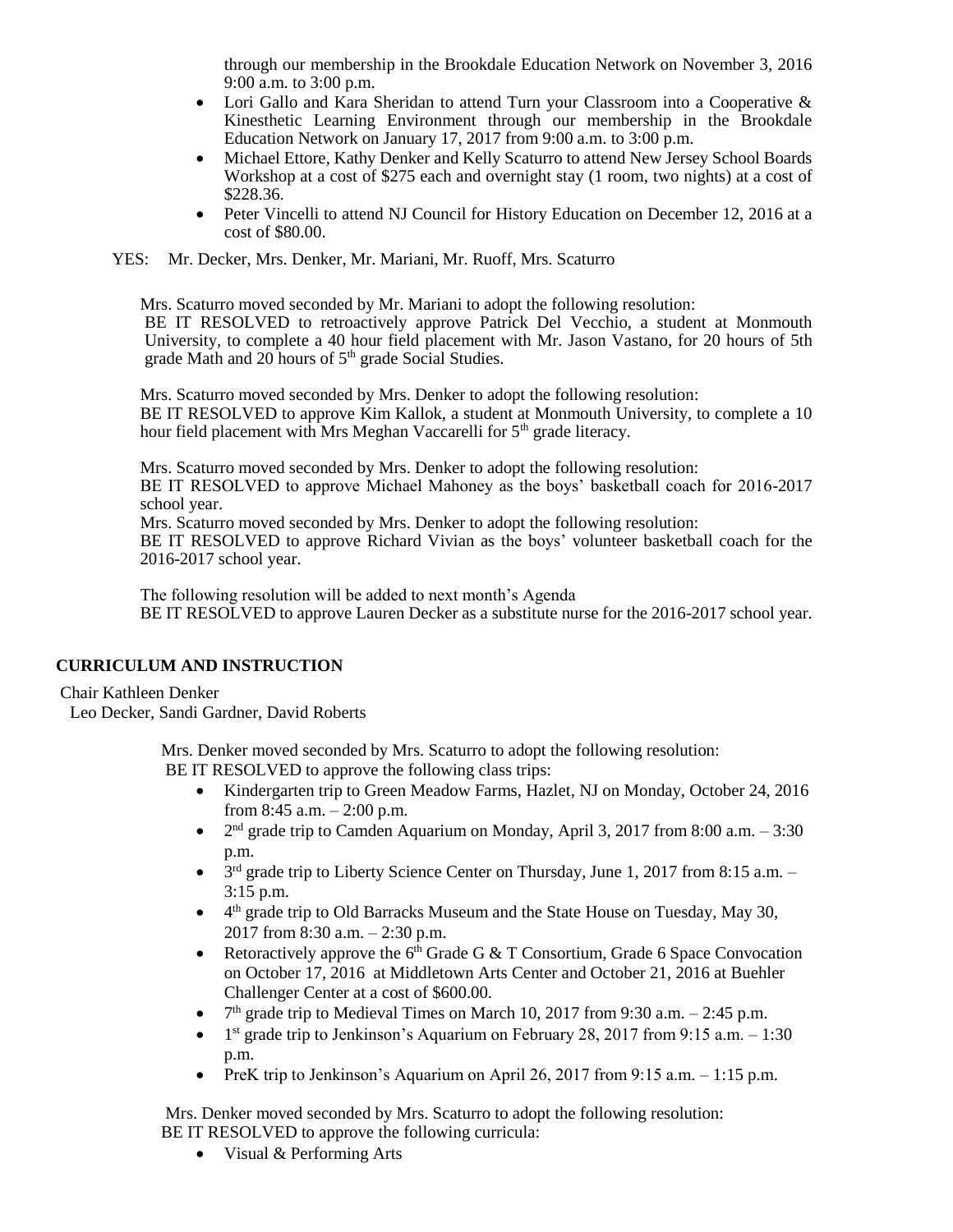- World Language
- Social Studies

Mrs. Denker moved seconded by Mr. Mariani to adopt the following resolution: BE IT RESOLVED to approve the following teacher workshops:

- Rianne Albert to attend the Wilson Reading Systems Introduction/Applied Methods workshop on November 7, 8, and 9, 2016 at Shrewsbury Boro School at a cost of \$350.00.
- Jason Vastano to attend the NJ Science Convention on October 26, 2016 at a cost of \$175.00.
- YES: Mr. Decker, Mrs. Denker, Mr. Mariani, Mr. Ruoff, Mrs. Scaturro

Mrs. Denker moved seconded by Mr. Decker to adopt the following resolution: BE IT RESOLVED to approve the following girls' and boys' basketball schedule: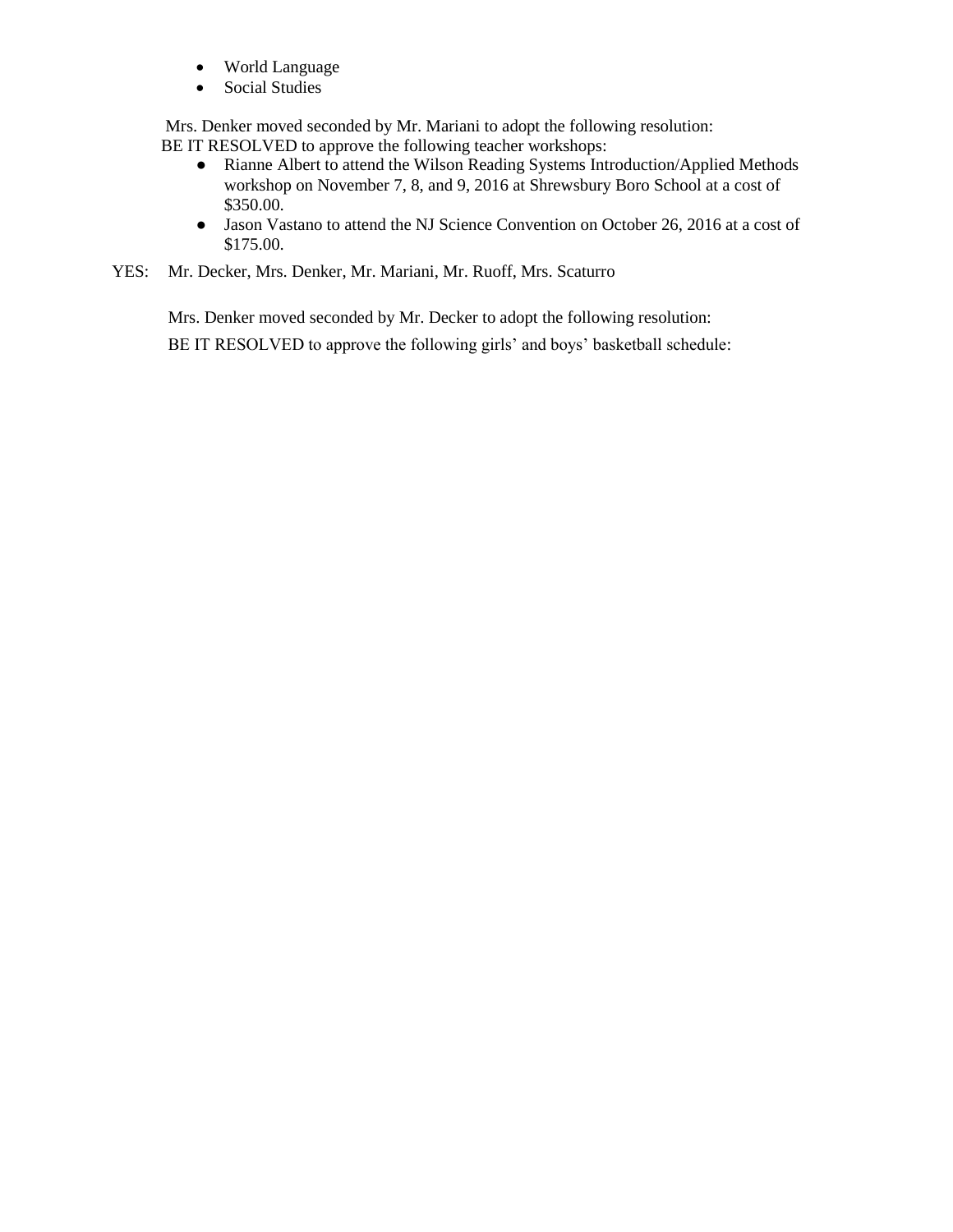# 2016-2017 **Monmouth Beach Basketball**

| <b>DATE</b> | Team                    | Boys.         | Girls |
|-------------|-------------------------|---------------|-------|
| Dec.7       | Rumson                  | Home.         | Away  |
| Dec.9       | Shewsbury               | Away.         | Home  |
| Dec. 12     | <b>Fair Haven</b>       | Home.         | Away  |
| Dec.20      | <b>Tinton Falls</b>     | Home.         | Away  |
| Jan.10      | <b>Fair Haven</b>       | Away.         | Home  |
| Jan. 12     | Rumson                  | Away.         | Home  |
| Jan.17      | Eatontown               | Away.         | Home  |
| Jan. 18     | Shewsbury               | Home.         | Away  |
| Jan.23      | Oceanport               | Away.         | Home  |
| Jan.24      | <b>Little Silver</b>    | Home.         | Away  |
| Jan.27      | <b>West Long Branch</b> | Home.<br>1st. | 2nd   |
| Feb.2       | Eatontown               | Home.         | Away  |
| Feb.7       | <b>Tinton Falls</b>     | Away.         | Home  |
| Feb.8       | <b>West Long Branch</b> | 2nd.<br>Home. | 1st   |
| Feb.14      | Oceanport               | Home.         | Away  |
| Feb. 16     | <b>Little Silver</b>    | Away.         | Home  |

### **BUILDING AND GROUNDS**

### David Baker, Chair

Dianne Bolsch, Leo Decker, Steve Mariani

Mr. Decker moved seconded by Mrs. Scaturro to adopt the following resolution: BE IT RESOLVED to approve the following Building Use Application Form:

- Retoactively approve the MB PTO to hold Kidz Art Program in the Kindergarten room for 10/17, 10/24, 11/17, 11/14, 11/28, 12/5, 12/12 and 12/19 from 2:50 p.m. – 3:50 p.m. for grades  $K - 4$ .
- Approve the MB PTO/Meghan Vaccarelli to hold play practice/dress rehearsals for Elf Jr. on Saturday, October 29 and Sunday, November 6 from 10 a.m. – 4 p.m. in the gym, music room and stage.